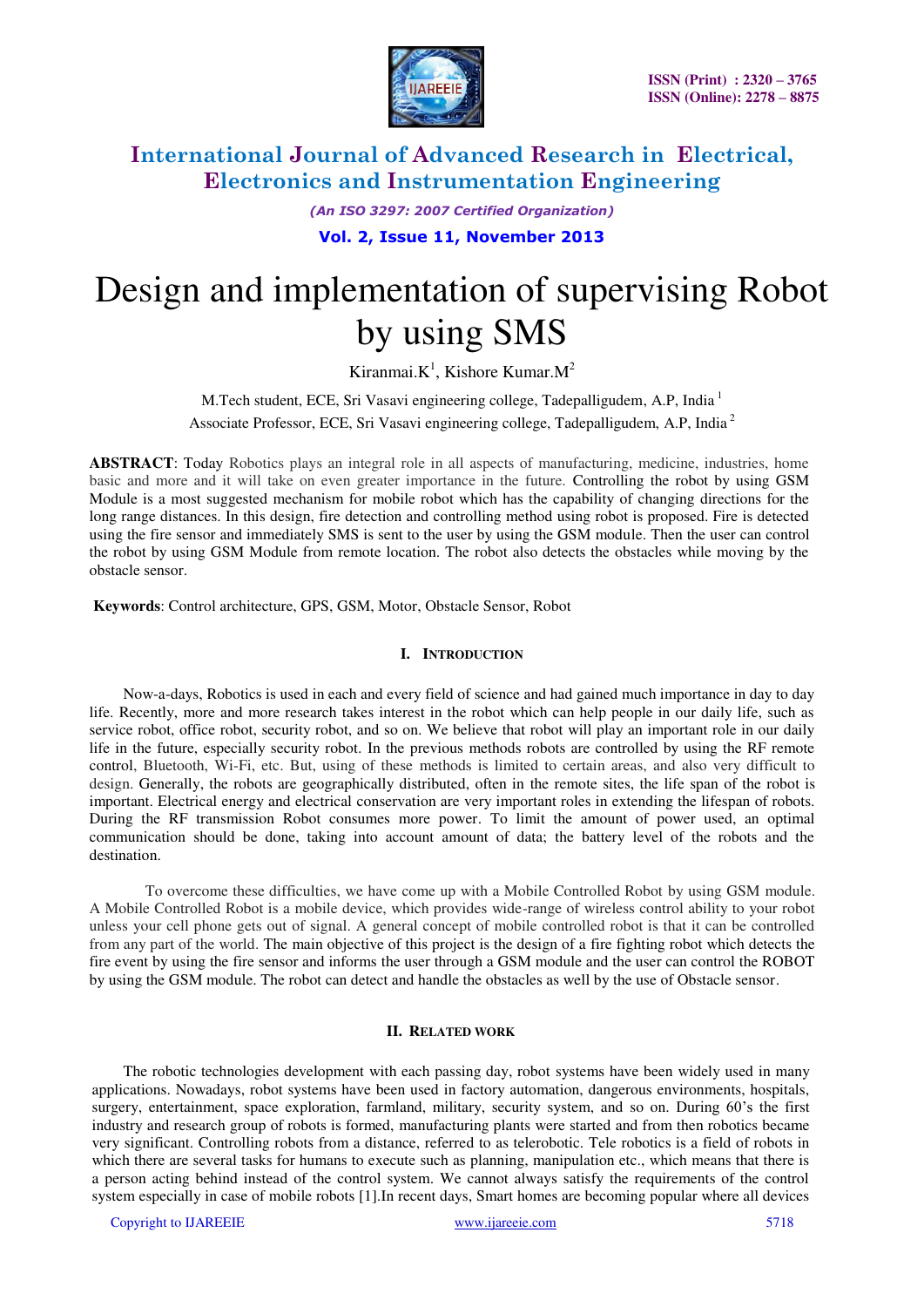

*(An ISO 3297: 2007 Certified Organization)* 

### **Vol. 2, Issue 11, November 2013**

can be controlled digitally with a single device by using wireless technologies. In this technology as the number of the smart devices increases it is mandatory for the manufacturer to prepare a universal standard [3]. Many researches are done on remote controlling of robots. The COMMBOT project combines robotic and M2M fields, for achieving a real-time telemetry over a GPRS network. COMMBOT constitutes of two components. Firstly, Microbots that are used to obtain and measure data by sensing and transferring images to a central control station that allows user to monitor and control the Microbots remotely. Secondly, Microbots proxy is used for the management of the wireless communication between the Microbots and the control station [2].

 Loss due to fire damage has always been a major area of concern for both industrial and residential areas. In general, the fire detection device is fixed on the wall or ceiling, but the method is not flexible to detect fire event and it is not very convenient to use many fire detection modules in real time. To overcome all the above mentioned difficulties, we design a fire fighting robot which detects the fire event and informs the user through a GSM module. The robot can detect and handle the obstacles as well.

#### **III.PROPOSED METHODOLOGY**

 A mobile Controlled Robot is a mobile device, which provides wide-range of wireless control ability to the robot. In this design, fire detection and controlling method is proposed. A block diagram of the proposed supervising robot using GSM module is shown in Fig.1. Fire is detected by the fire sensor, these sensed signals are conditioned and given to the controller circuit and also the exact fire location information is sensed through the GPRS system to the controller. Immediately an SMS that consists of latitude & longitude values of the fire is sent to the user by the GSM module.

User can control the robot by the use of GSM module i.e., through SMS. A motor is used for driving the robot i.e., whenever the signals are given by the user the robot moves forward, backward, right, left with the help of the motor. When the robot reaches the exact location of fire accident, a water pump which is already connected to the robot sprinkles the water on the fire & the fire gets extinguished. An L293D motor driver is used for driving the motor and to step up the voltage from 5v to 12v. The relay circuit is used to driving the water and for to step up the voltage from 5v to 12v the voltage.

 UART is usually an individual (or part of an) integrated circuit used for serial communications over a computer or peripheral device serial port.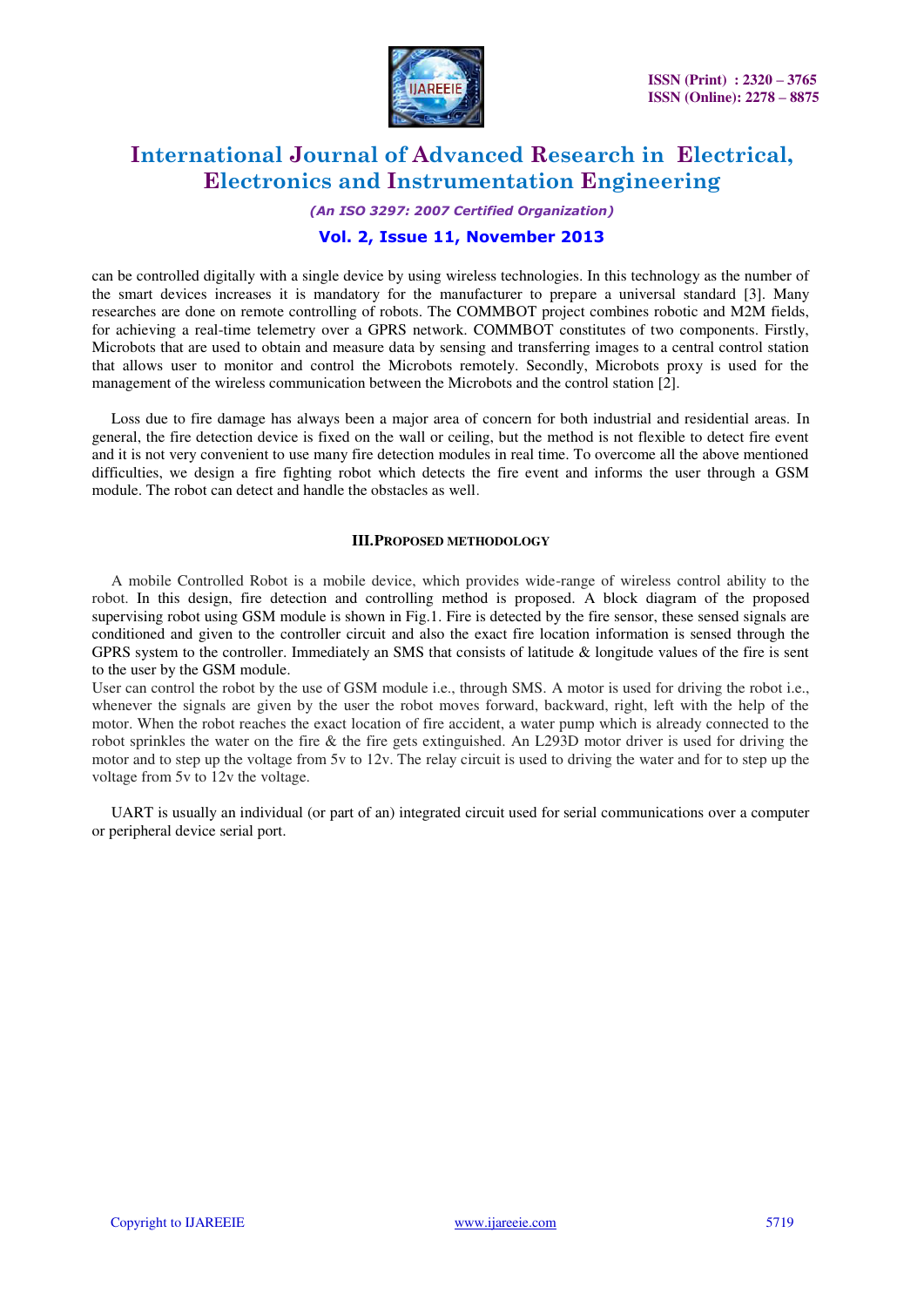

*(An ISO 3297: 2007 Certified Organization)* 

**Vol. 2, Issue 11, November 2013**



Fig: 1 Block diagram of supervising robot using GSM Module

### **A. GSM-GPS Architecture**

GSM (Global System for Mobile communications) is an open, digital cellular technology used for transmitting mobile voice and data services. GSM supports voice calls and data transfer speeds of up to 9.6 Kbit/s, together with the transmission of SMS. GSM uses narrowband TDMA, which allows eight simultaneous calls on the same radio frequency. In the traditional GSM, data transmission is done using Circuit Switched Data (CSD) techniques whereby the network allocates one radio channel to a MS when data is to be transmitted to the network and the radio channel remain occupied for the connection time.

GPRS technology is used in this project to connect the MGM1 to the internet. It was also intended to use it for data and pictures transfer from MGM1 to mobile phones. In GPRS, data is the form of packets and it is transmitted through the air interface only when the need arises.

The implementation of GPRS in the GSM architecture can be achieved by adding two new nodes: the Serving GPRS Support Node (SGSN) and the Gateway GPRS Support Node (GGSN). GPRS will be able to offer data rate up to 171.2kbps, but currently it is limited to 48kbps (Portolani, 2004). Figure 2.2 shows a GSM-GPRS network.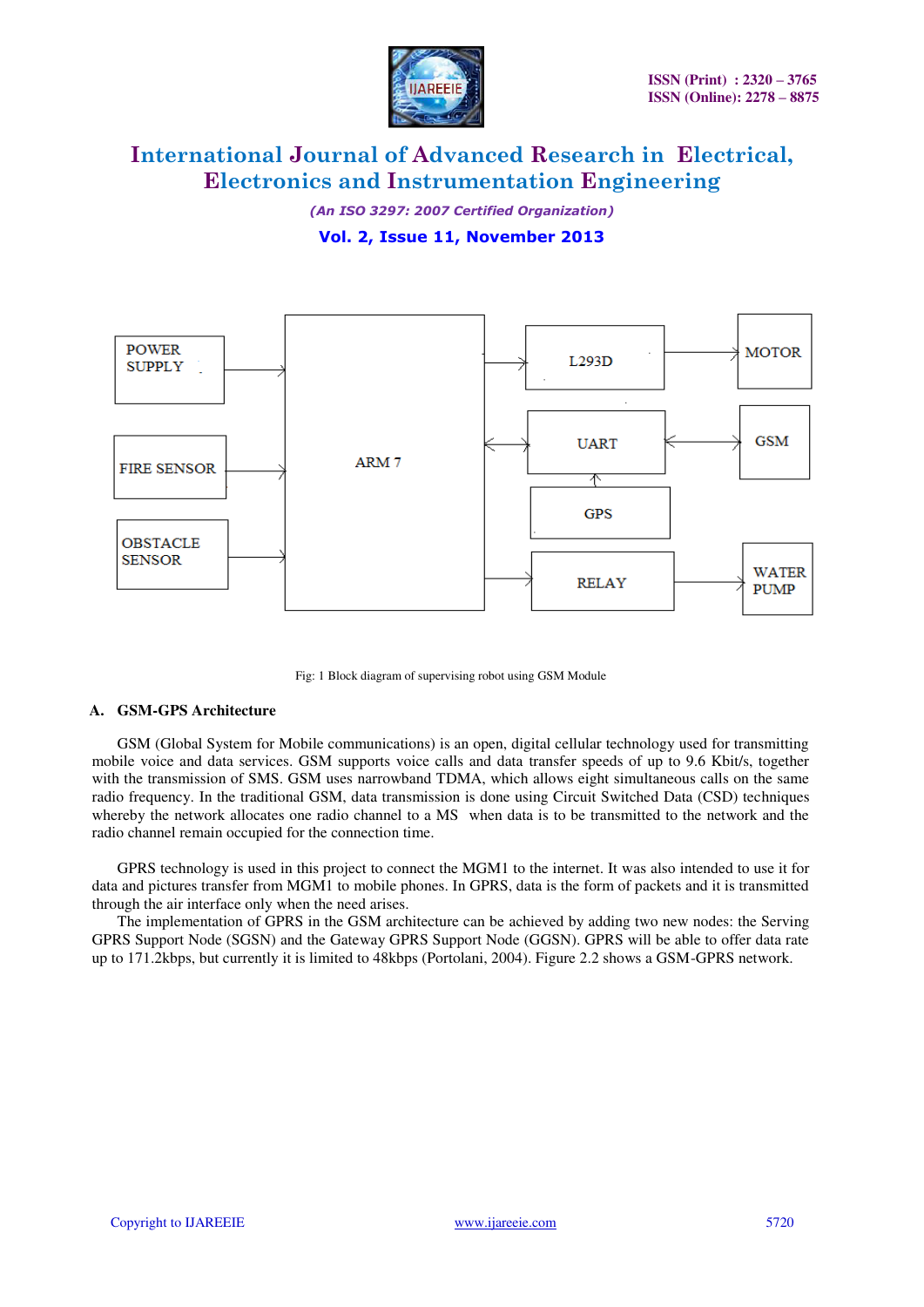

*(An ISO 3297: 2007 Certified Organization)* 

## **Vol. 2, Issue 11, November 2013**



Fig: 2 Block diagram GSM-GPS Architecture

### **IV. RESULTS**

A. The below figure shows the prototype of the Design and Implementation of supervising the Robot by using SMS.



Fig: 3 Proto type of the proposed architecture

B. The below figure shows that the Robot detected the fire and the longitude & latitude values of the place of occurrence of fire are sent to the controller through GPS receiver system. The longitude and latitude values are displayed on the LCD display.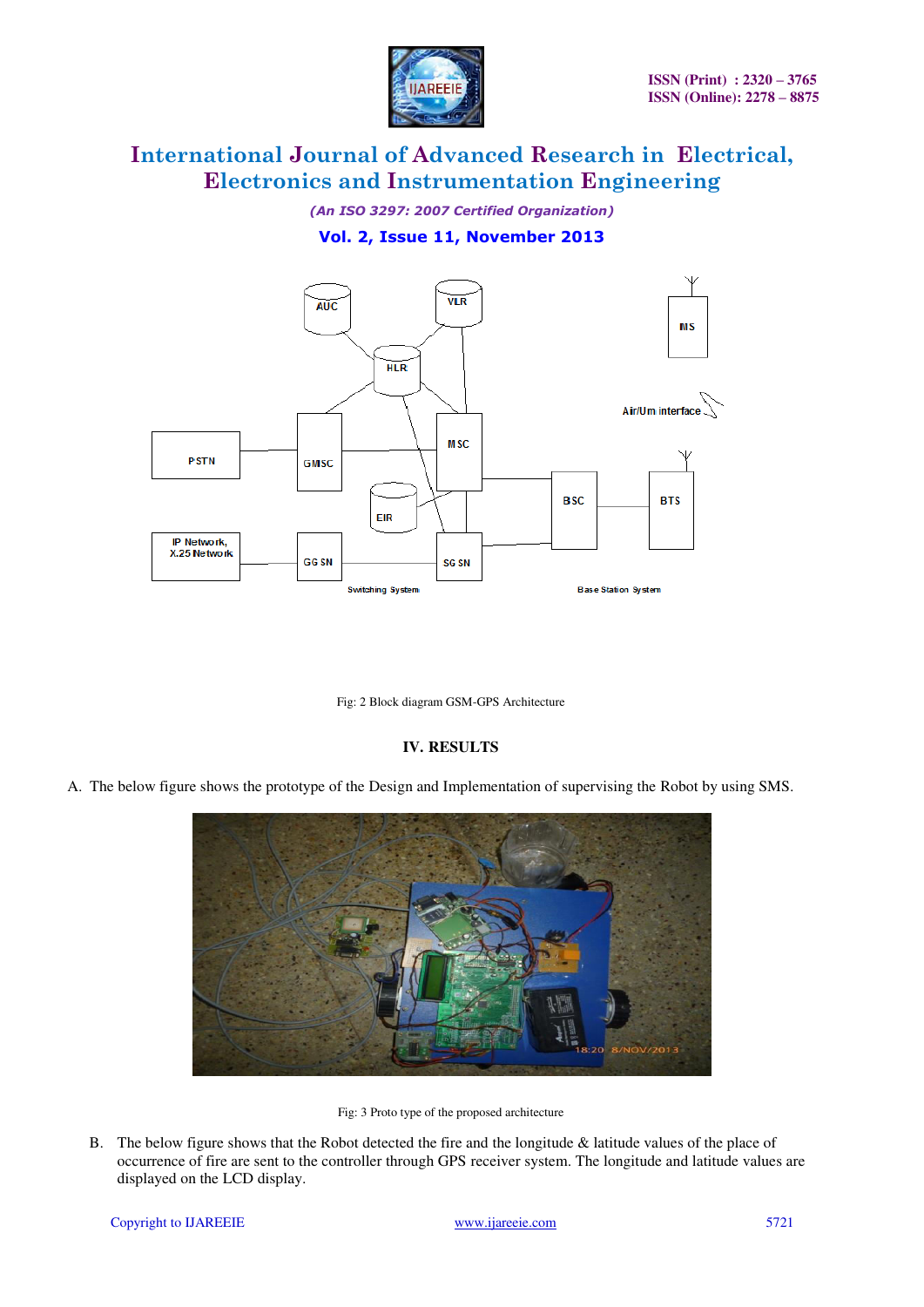

*(An ISO 3297: 2007 Certified Organization)*  **Vol. 2, Issue 11, November 2013**



Fig: 4 Robot detects the fire

**C.** The below figure shows the fire is detected & message has been sent on the display. this can displayed only when the Robot detected the location of the fire and longitude and latitude values of the corresponding fire detected area are sent to the user through GSM module.



Fig: 5 Controllers displaying the fire detection and the message has been sent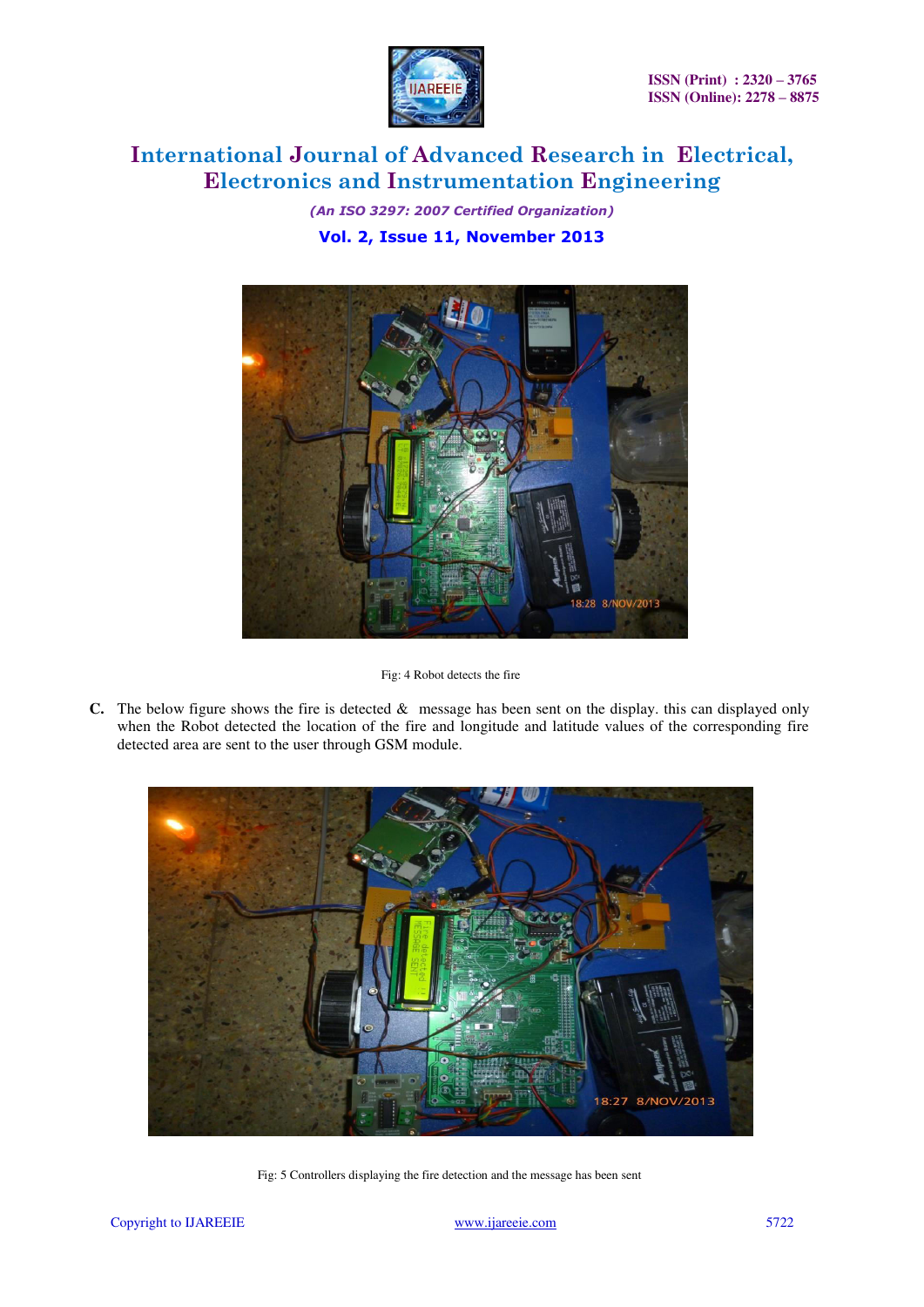

*(An ISO 3297: 2007 Certified Organization)* 

# **Vol. 2, Issue 11, November 2013**

D. The below figure shows the message about the longitude and latitude values of the fire detected area that was sent to the user mobile from the stored number in the Robot controller section through the GSM module.



Fig: 6 Message received by user mobile

E. The below figure shows the robot is moving to the front direction towards the fire located area and also at the same time the message like 'Robot moving front' also sent to the user mobile.



Fig: 7 Robot moving front Direction

### **V. CONCLUSION**

. In this paper we have proposed a model of supervising the robot for fire extinguishing by using a GSM/GPRS system. We have also used an obstacle sensor for detecting the obstacles. The robot is mainly moved, on the